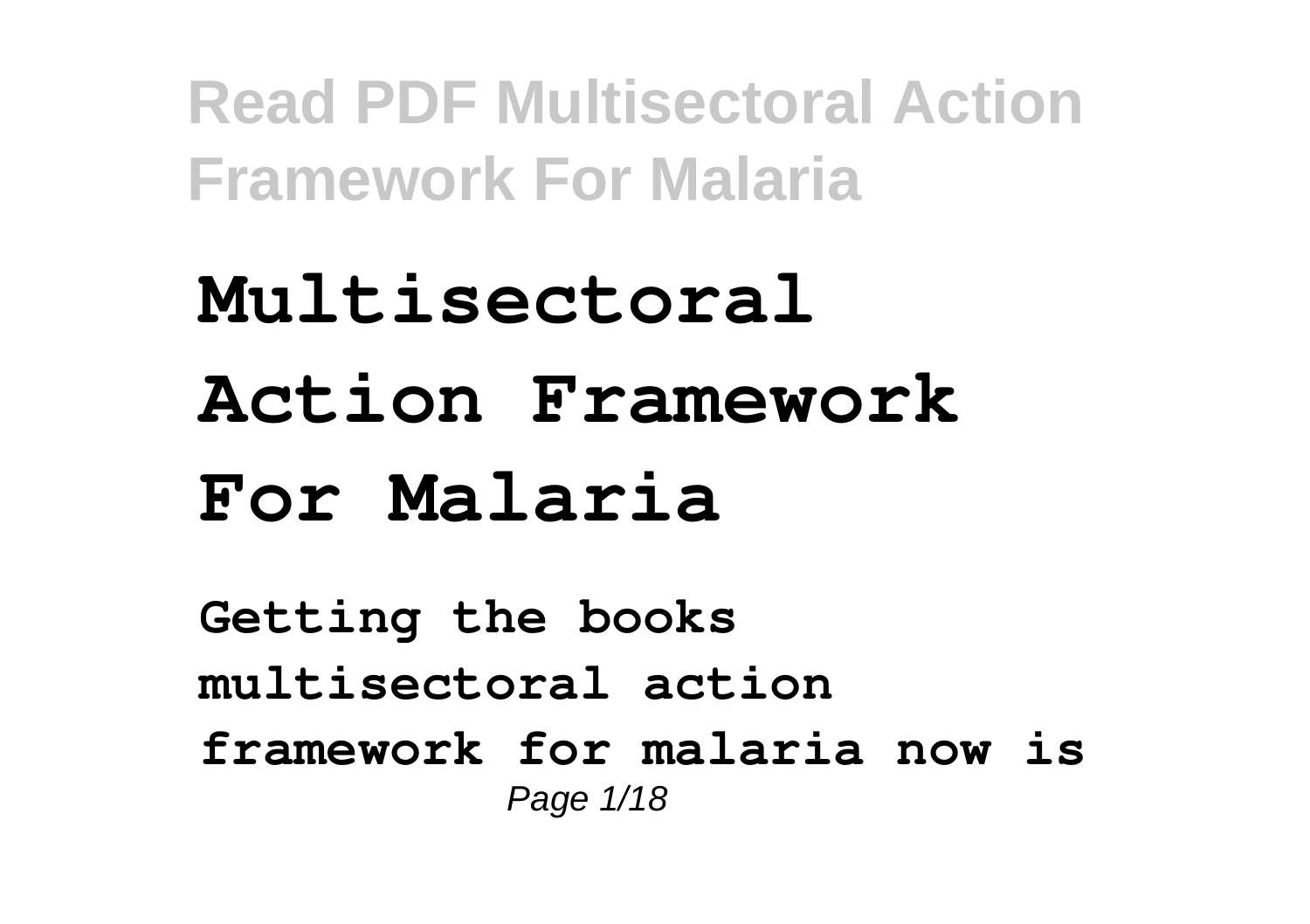**not type of inspiring means. You could not unaided going considering book buildup or library or borrowing from your friends to gain access to them. This is an definitely simple means to specifically get lead by on-**Page 2/18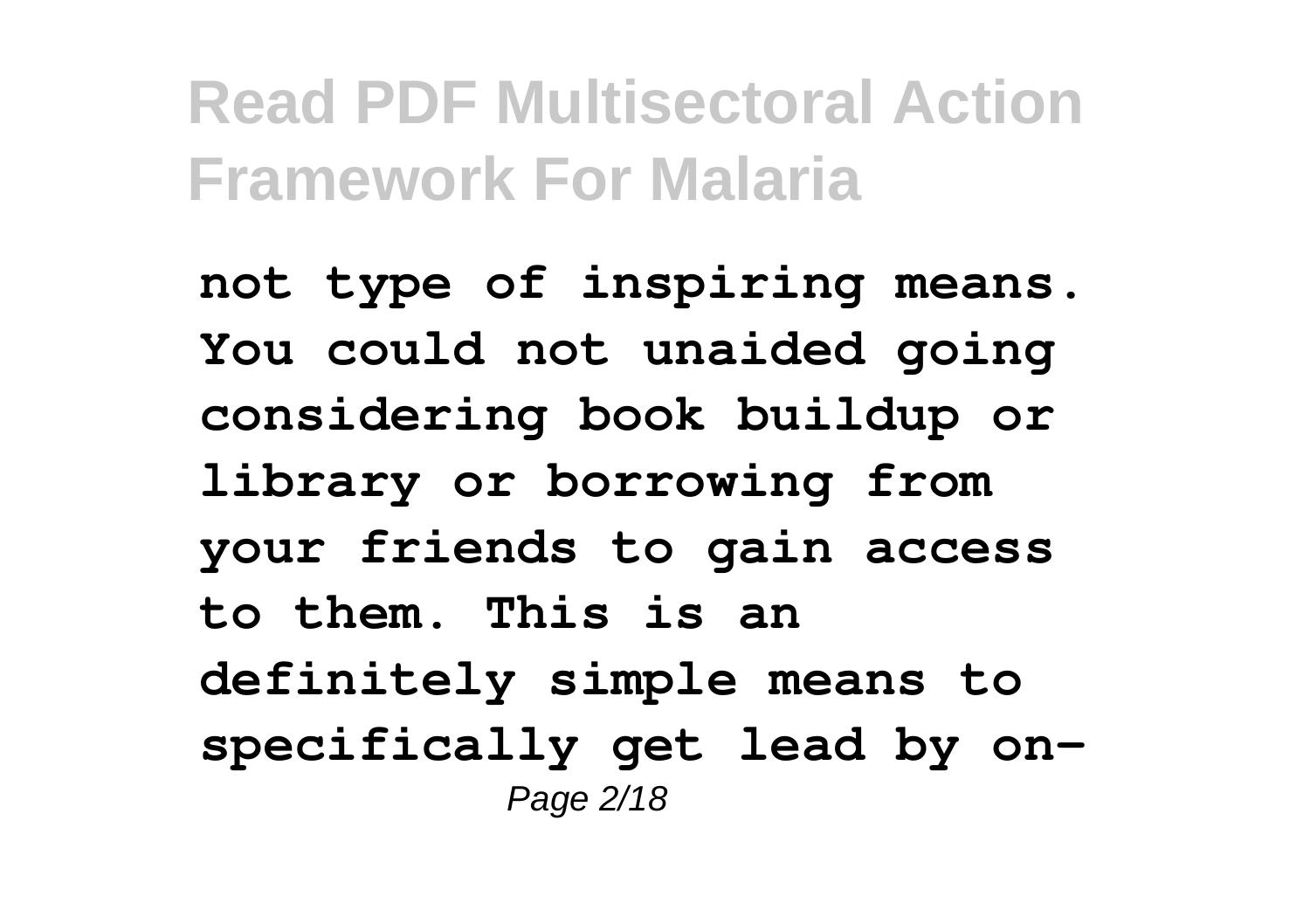**line. This online notice multisectoral action framework for malaria can be one of the options to accompany you taking into account having supplementary time.**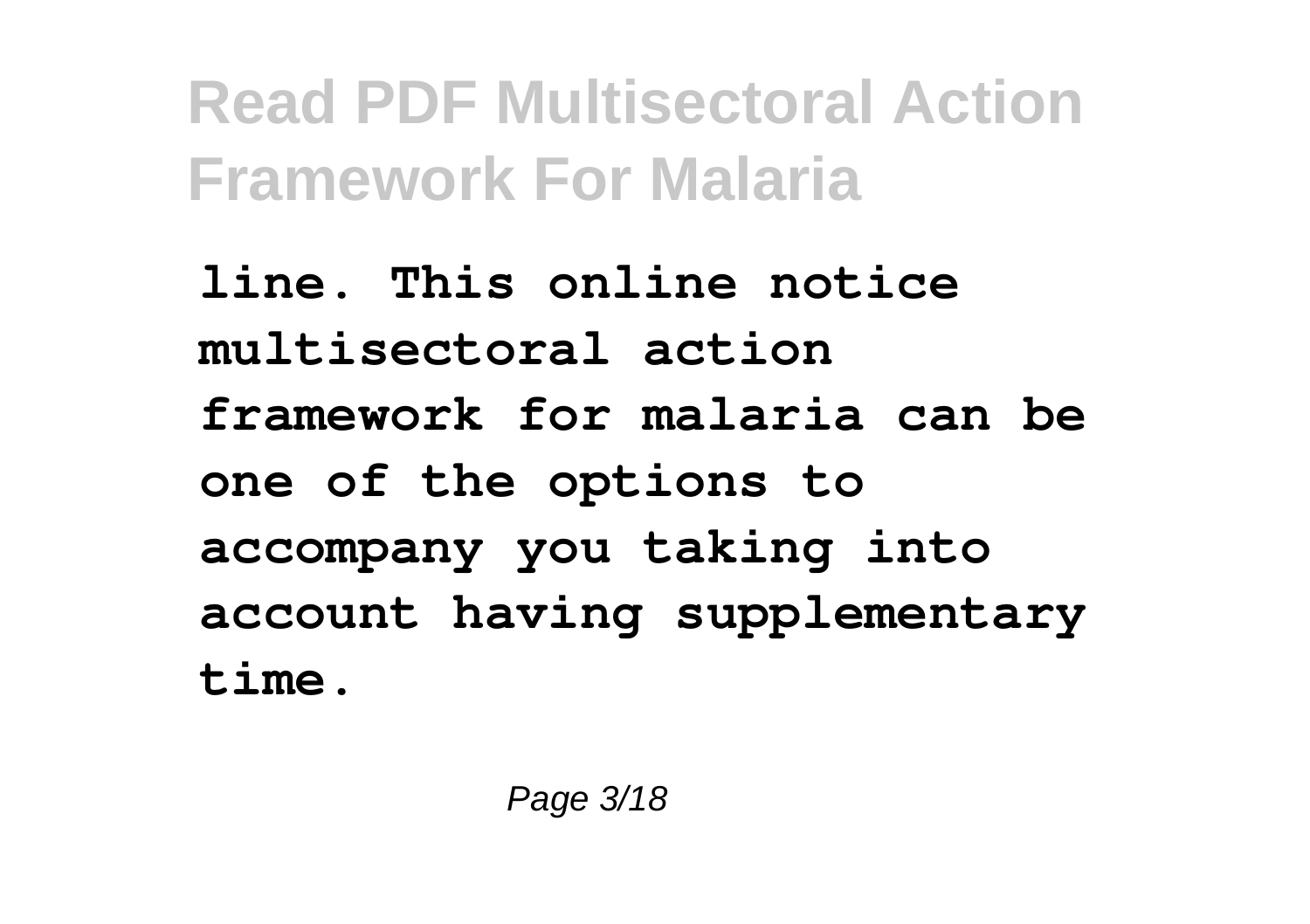**It will not waste your time. bow to me, the e-book will definitely tell you supplementary event to read. Just invest tiny period to admission this on-line pronouncement multisectoral action framework for malaria** Page 4/18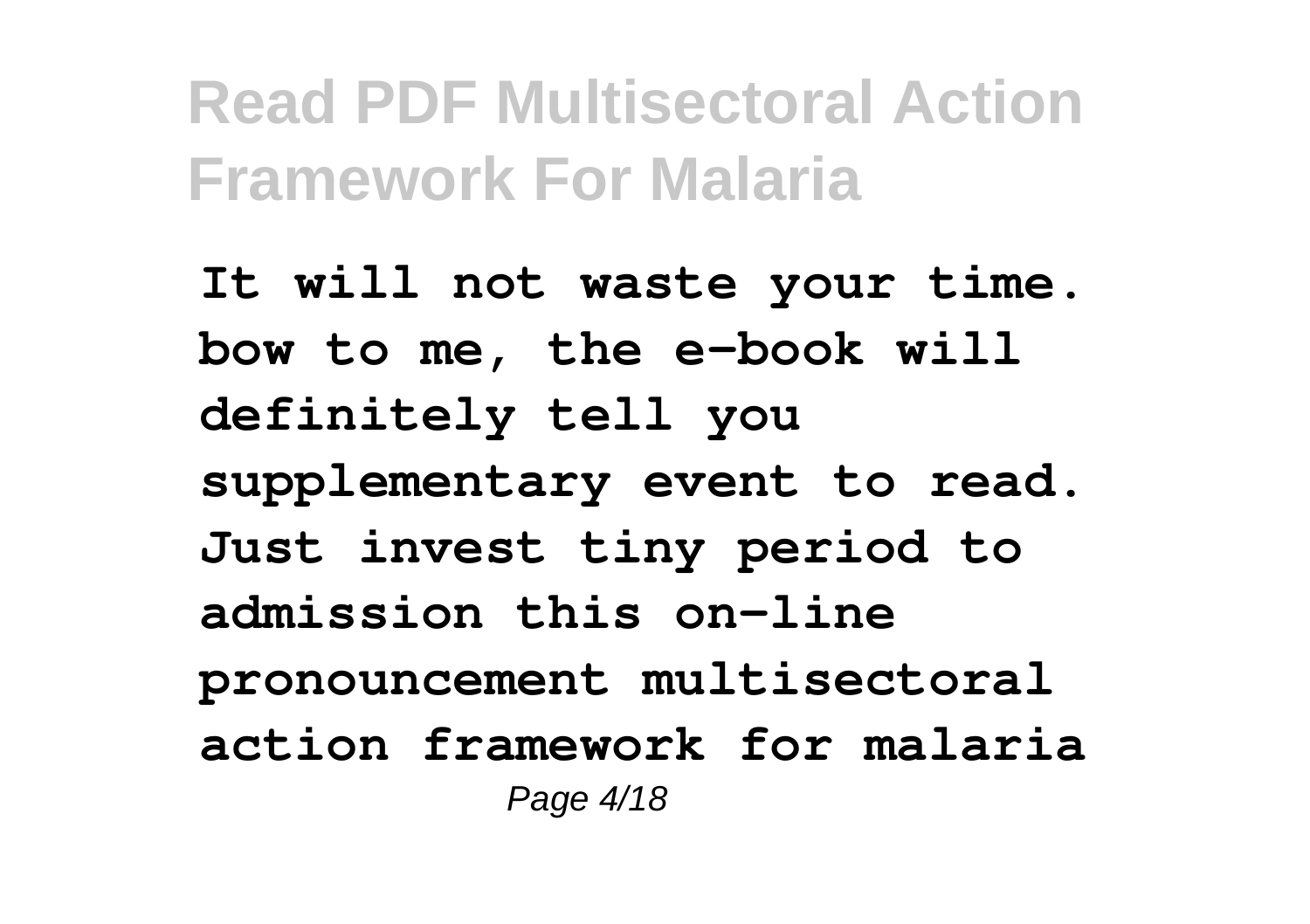**as with ease as evaluation them wherever you are now.**

**The Kindle Owners' Lending Library has hundreds of thousands of free Kindle books available directly** Page 5/18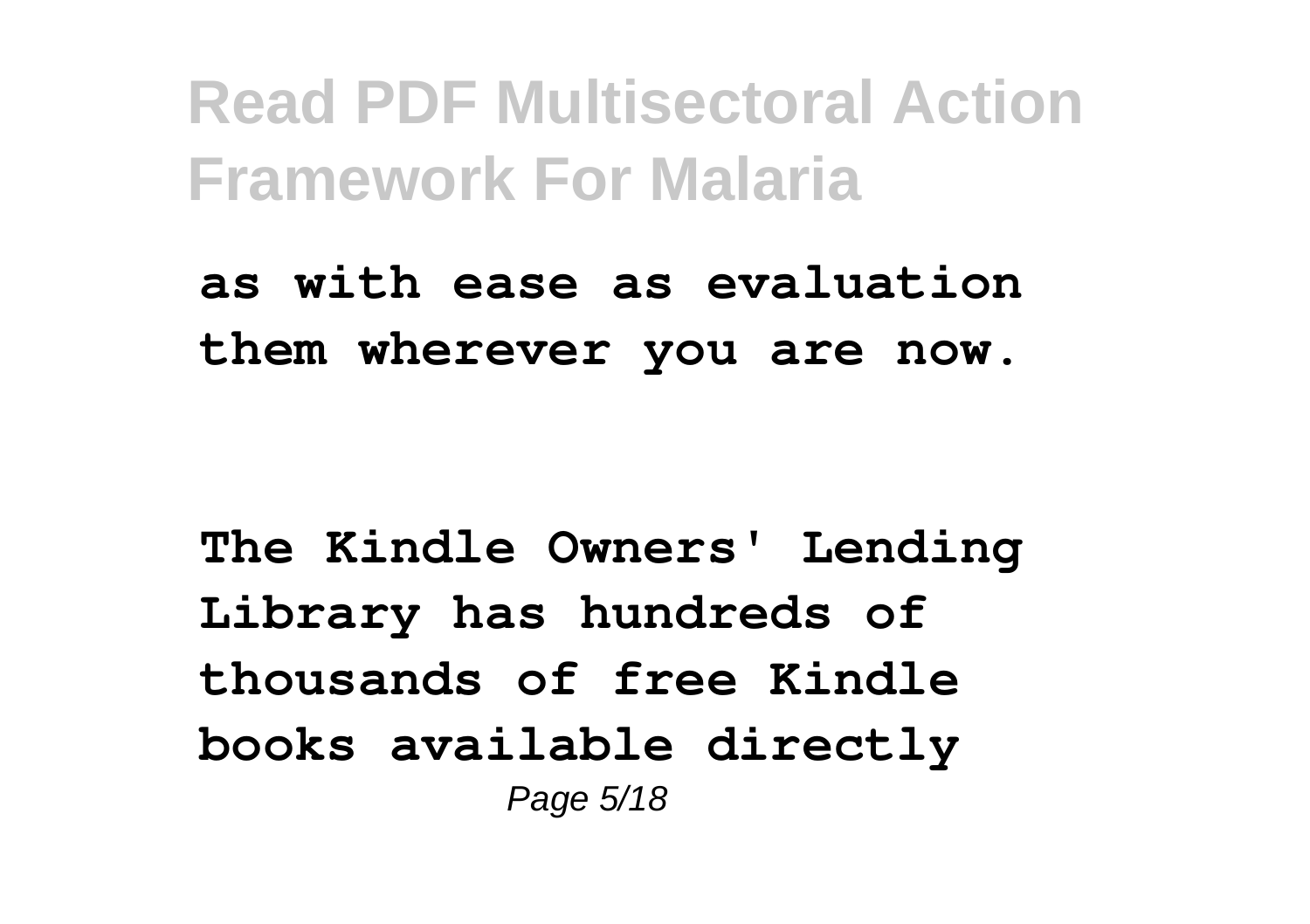**from Amazon. This is a lending process, so you'll only be able to borrow the book, not keep it.**

**WHO South-East Asia - World Health Organization** Page 6/18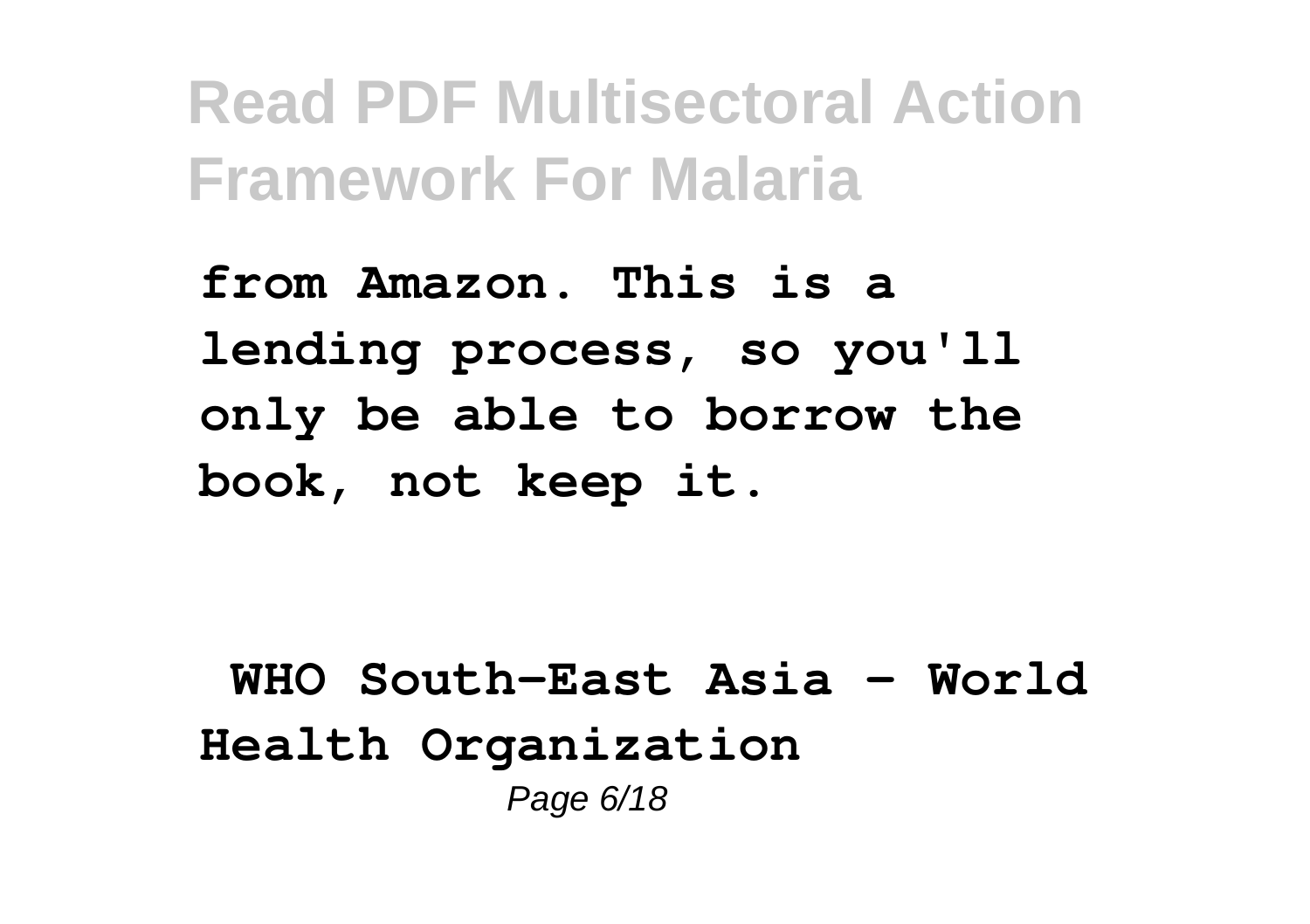**When autocomplete results are available use up and down arrows to review and enter to select.**

**Adolescent mental health statistics - UNICEF DATA With 189 member countries,** Page 7/18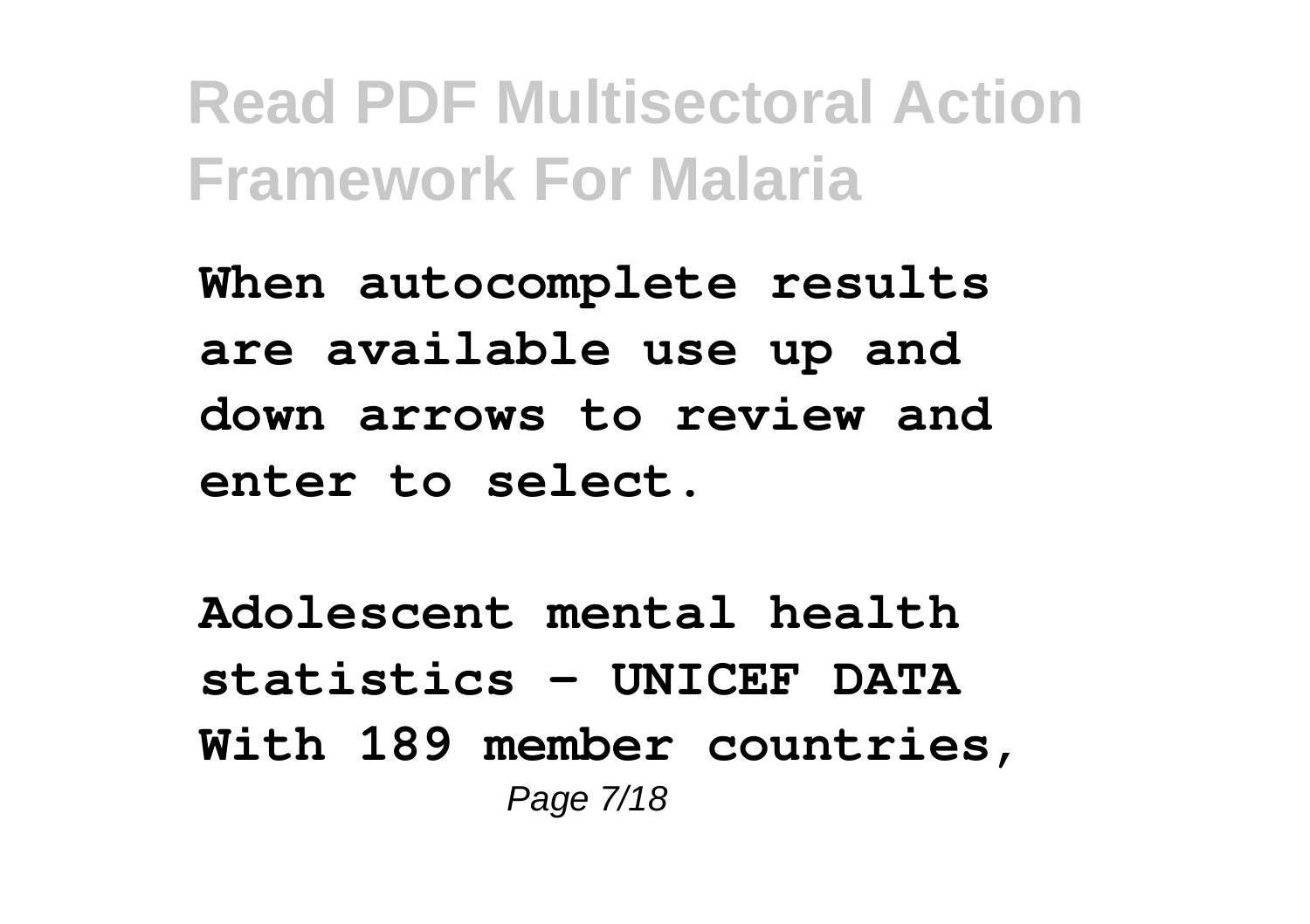**staff from more than 170 countries, and offices in over 130 locations, the World Bank Group is a unique global partnership: five institutions working for sustainable solutions that reduce poverty and build** Page 8/18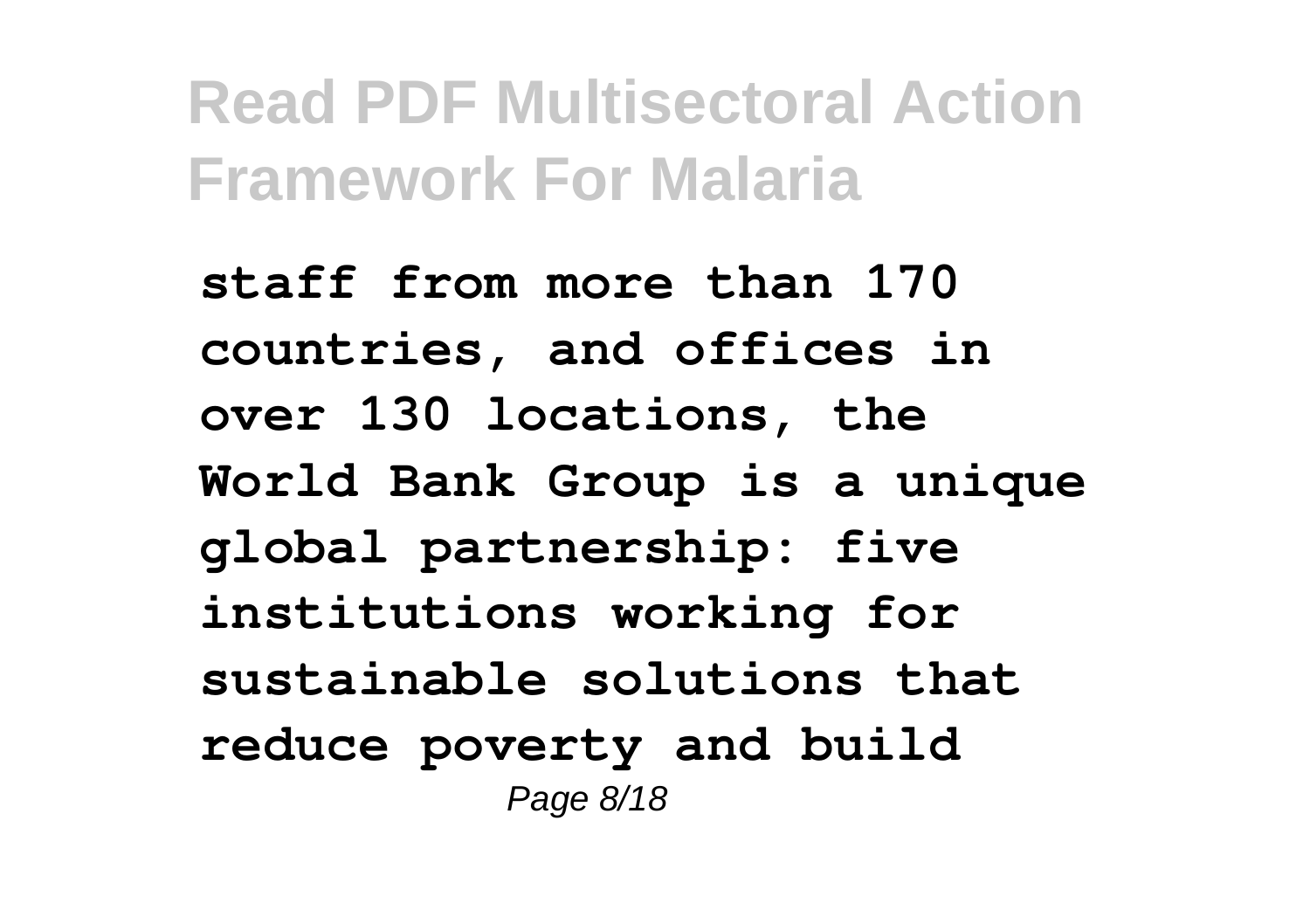**shared prosperity in developing countries.**

**Multisectoral Action Framework For Malaria The world has made tremendous progress in the fight against malaria in the** Page 9/18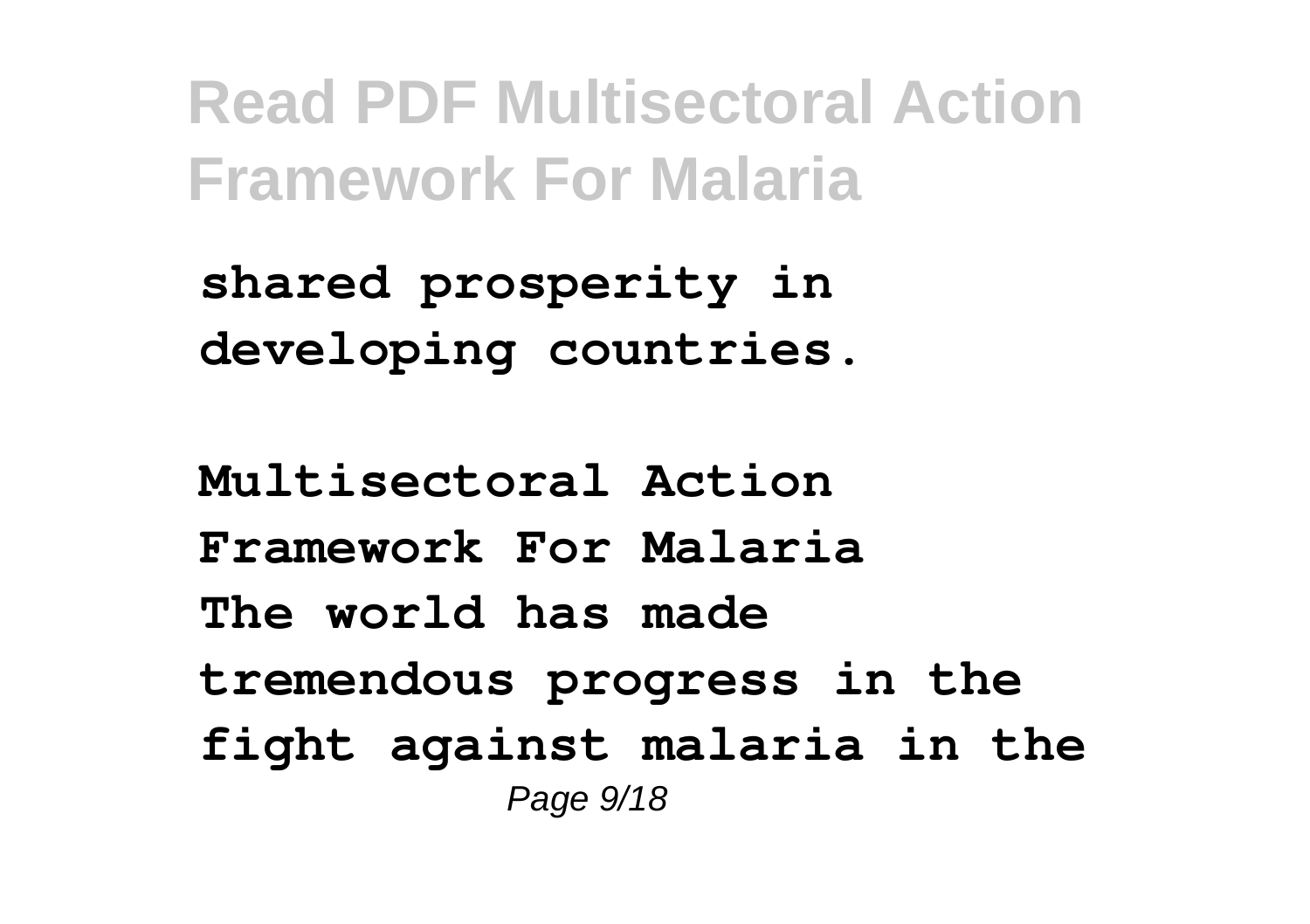**past 15 years. According to the World Malaria Report, malaria case incidence was reduced by 41 percent and malaria mortality rates were reduced by 62 percent between 2000 and 2015 (WHO 2016c). At the beginning of** Page 10/18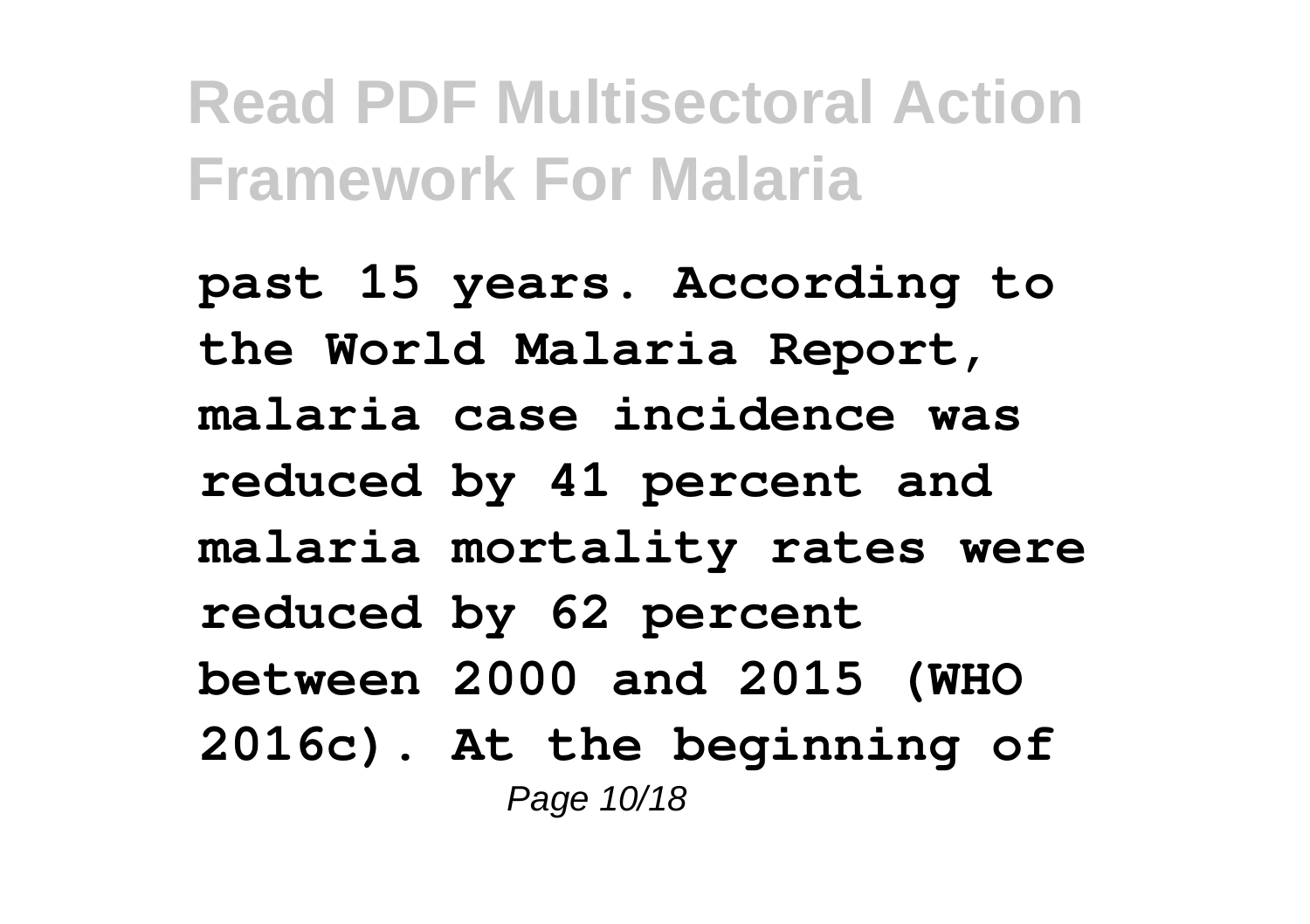**2016, malaria was considered to be endemic in 91 countries and territories, down from 108 in 2000.**

**Document Details - World Bank**

**937. 9/1/2023. 2/1/2022.** Page 11/18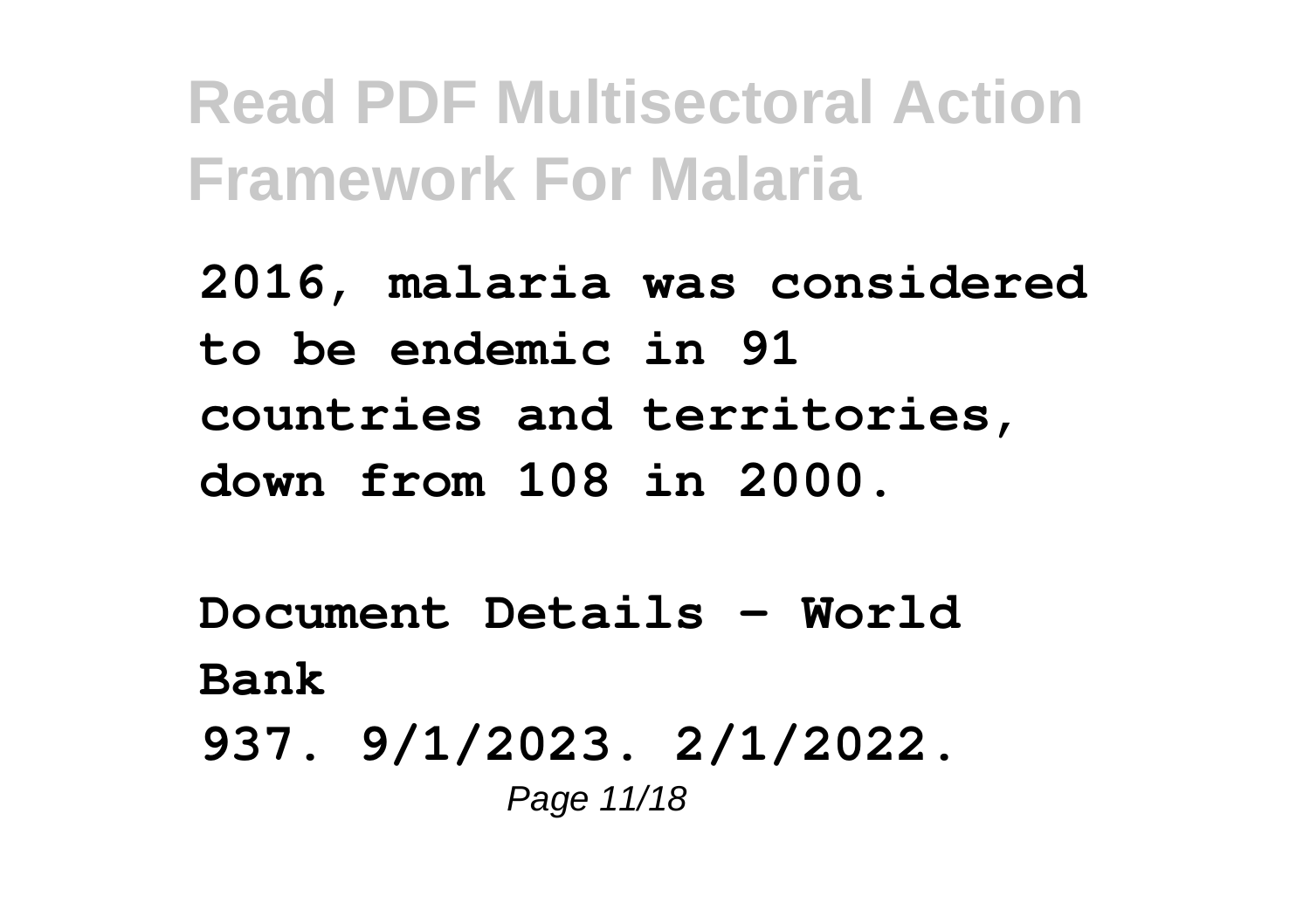**1/17/2022. General Questions Question Answer How can my organization partner with USAID? We encourage you to visit WorkwithUSAID.org, a resource hub for current and prospective partners to access innovative tools and** Page 12/18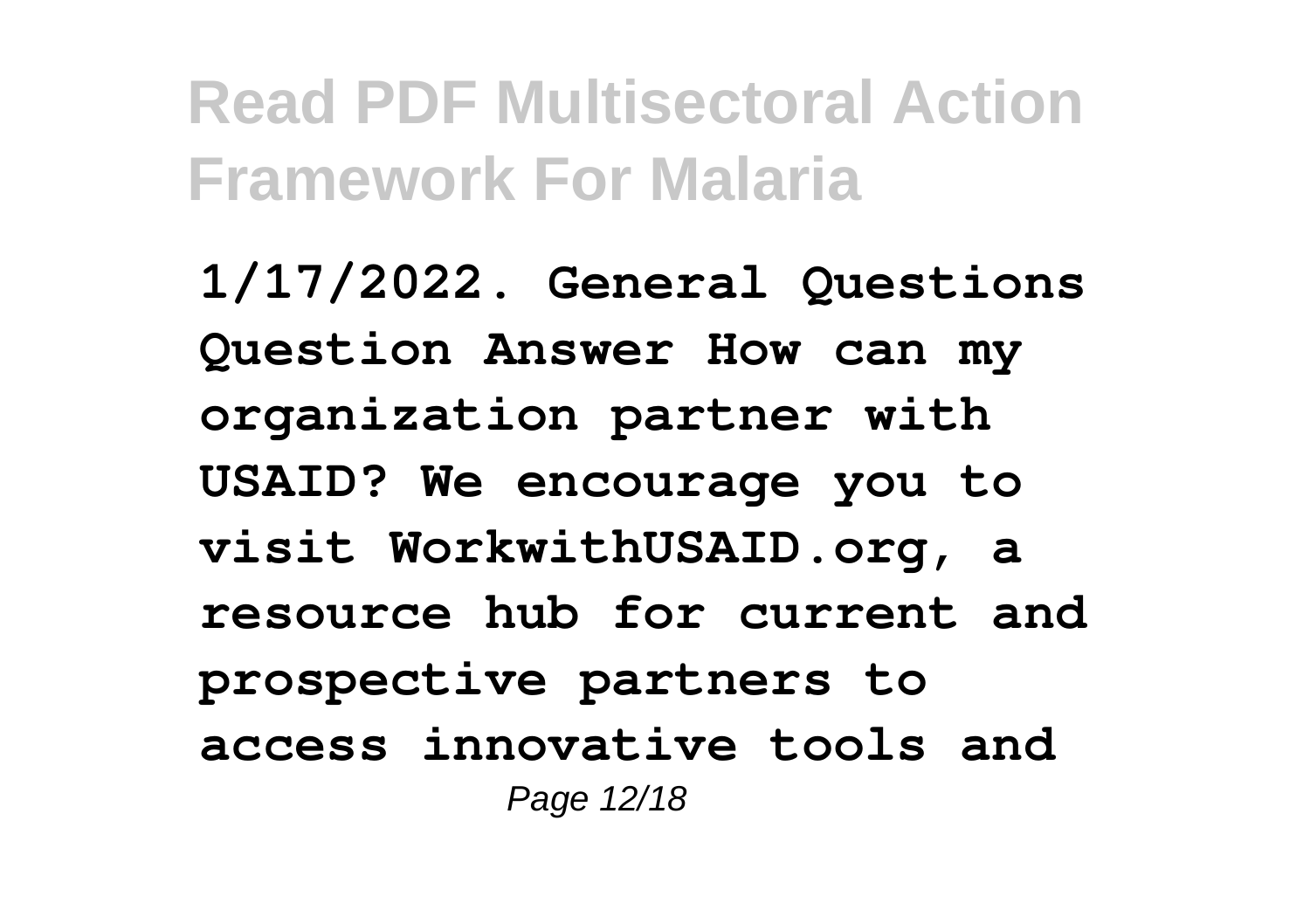**curated resources to navigate how to work with the Agency.**

**Malaria Elimination and Eradication - Major Infectious ... The Global Leprosy Programme** Page 13/18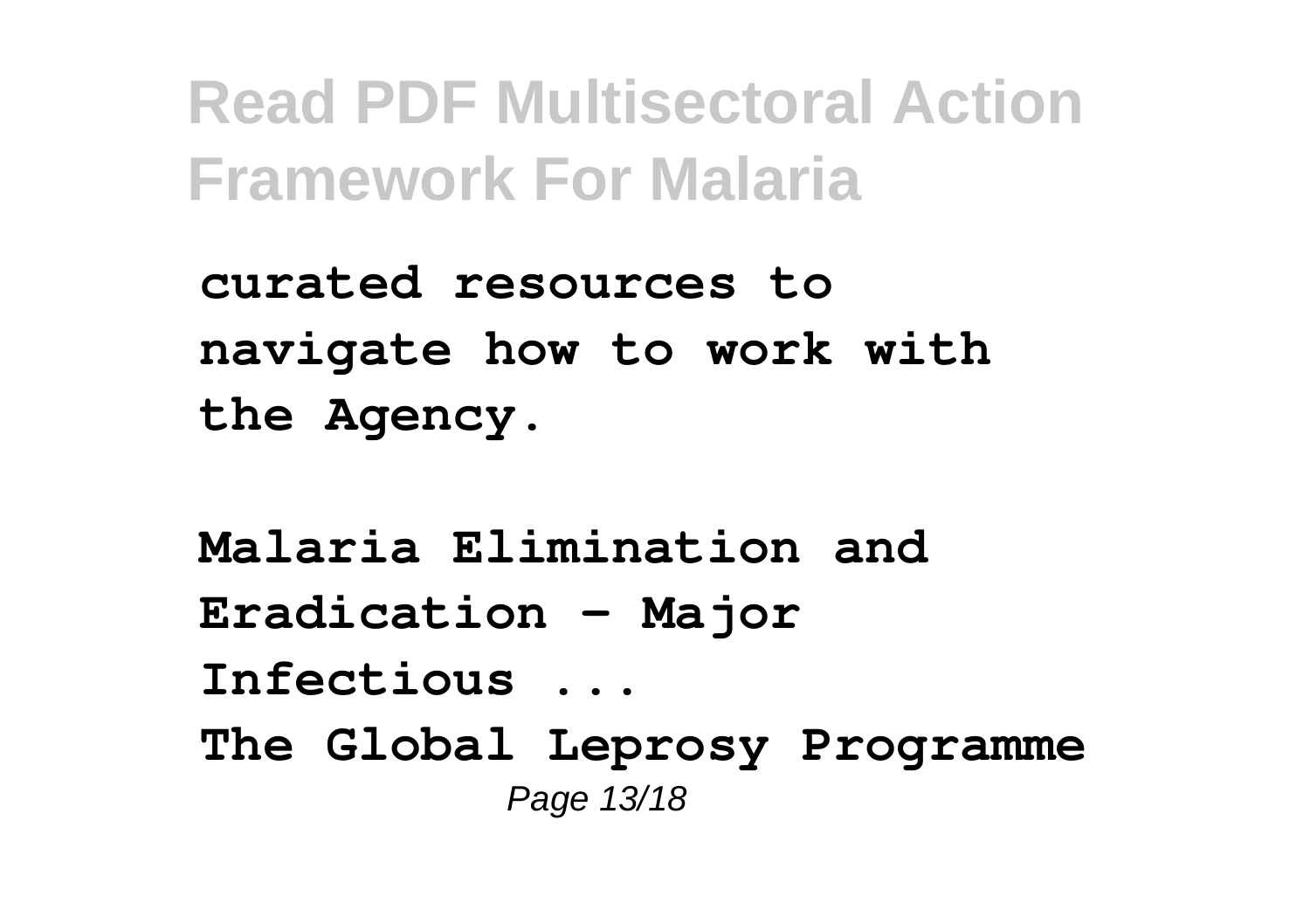**(GLP) of the World Health Organization is housed in the WHO Regional Office for South-East Asia (and not in the Organization's headquarters in Geneva). It is the Organization's designated programme for** Page 14/18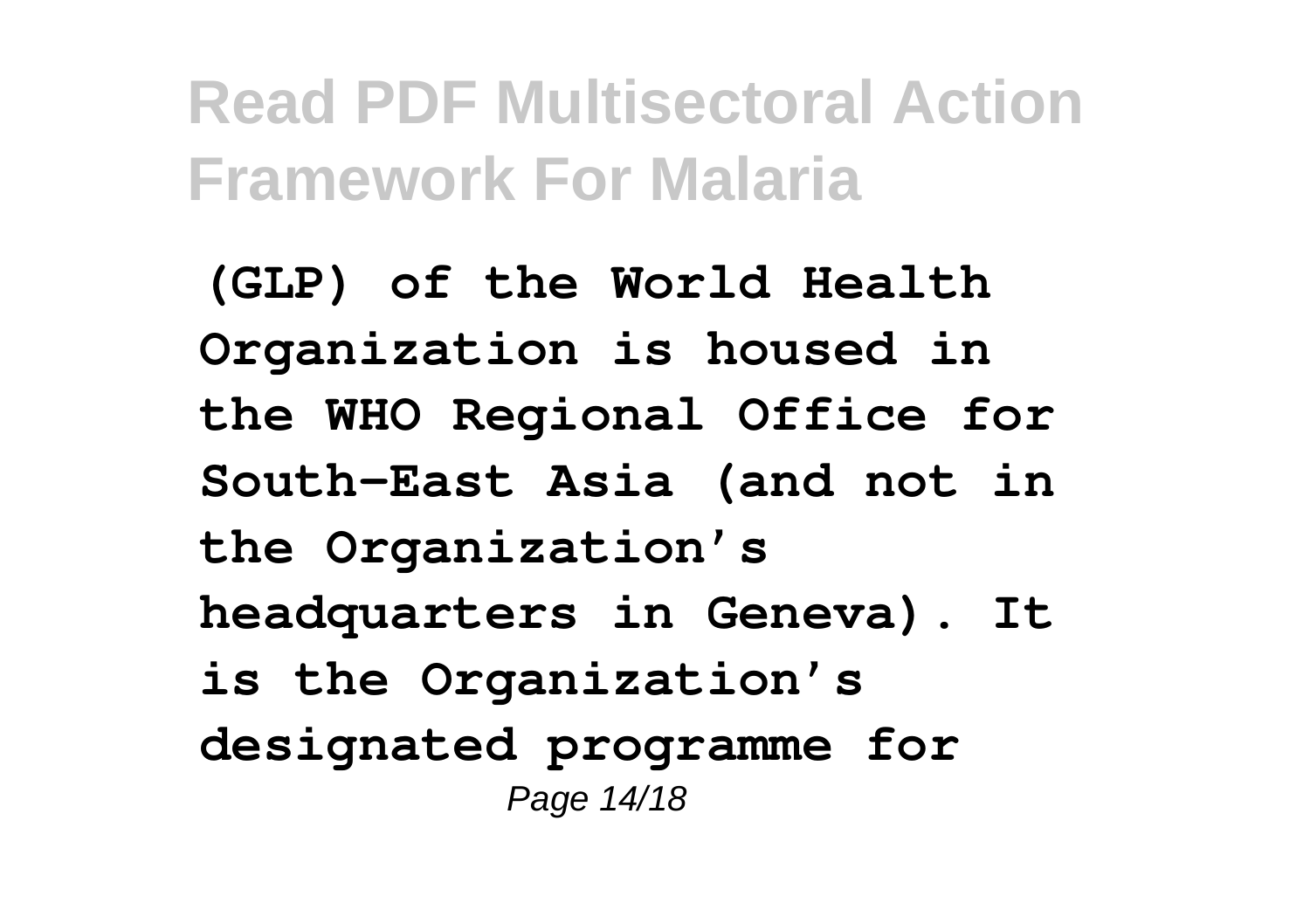**addressing leprosy worldwide. Being classified as one of the 20 neglected tropical diseases (NTDs), the unit works in close collaboration with the Department of ...**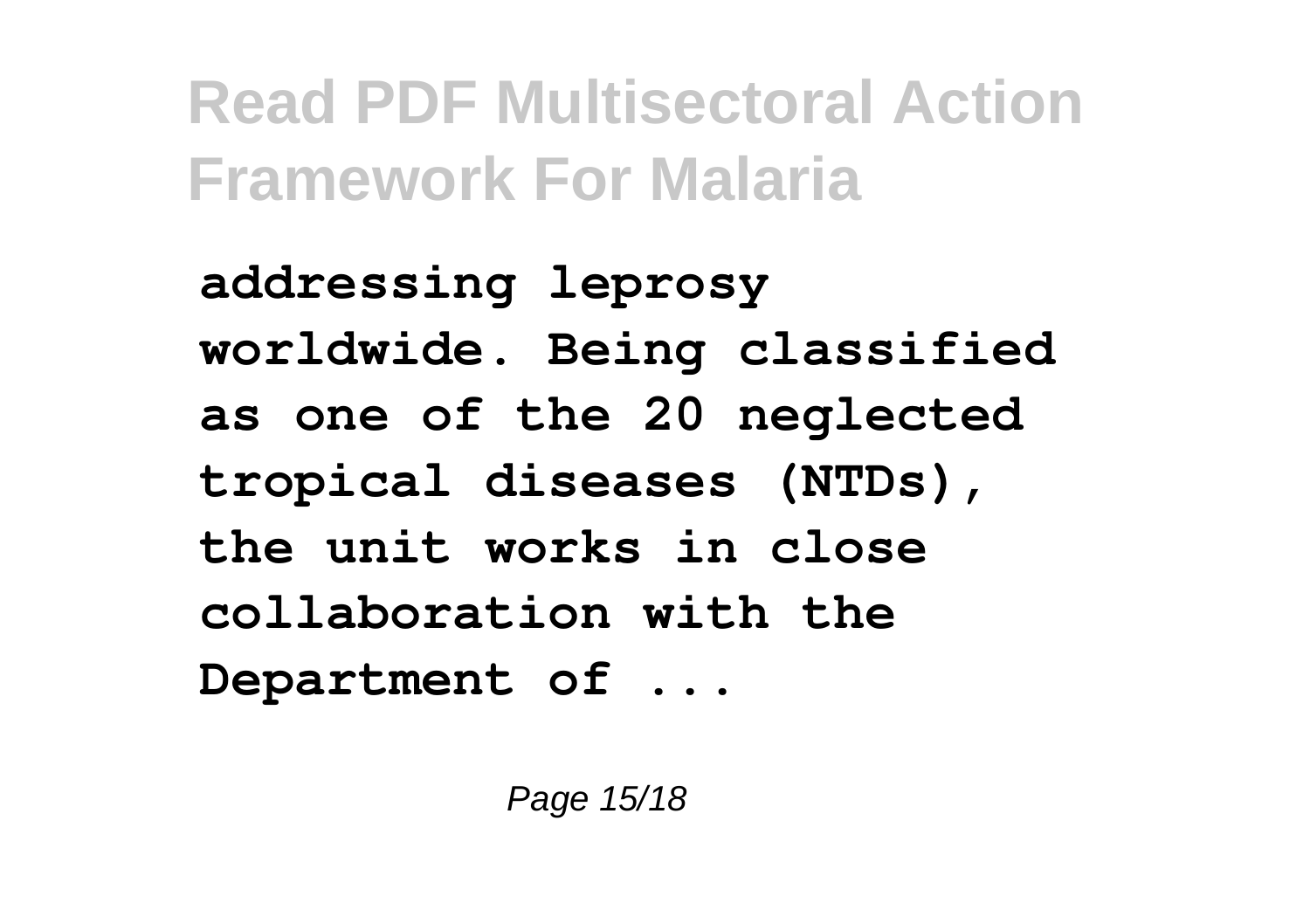**Questions and answers Adolescence is a critical and formative period in which individuals begin their transition from childhood to adulthood. Ensuring that adolescents are fully supported in all** Page 16/18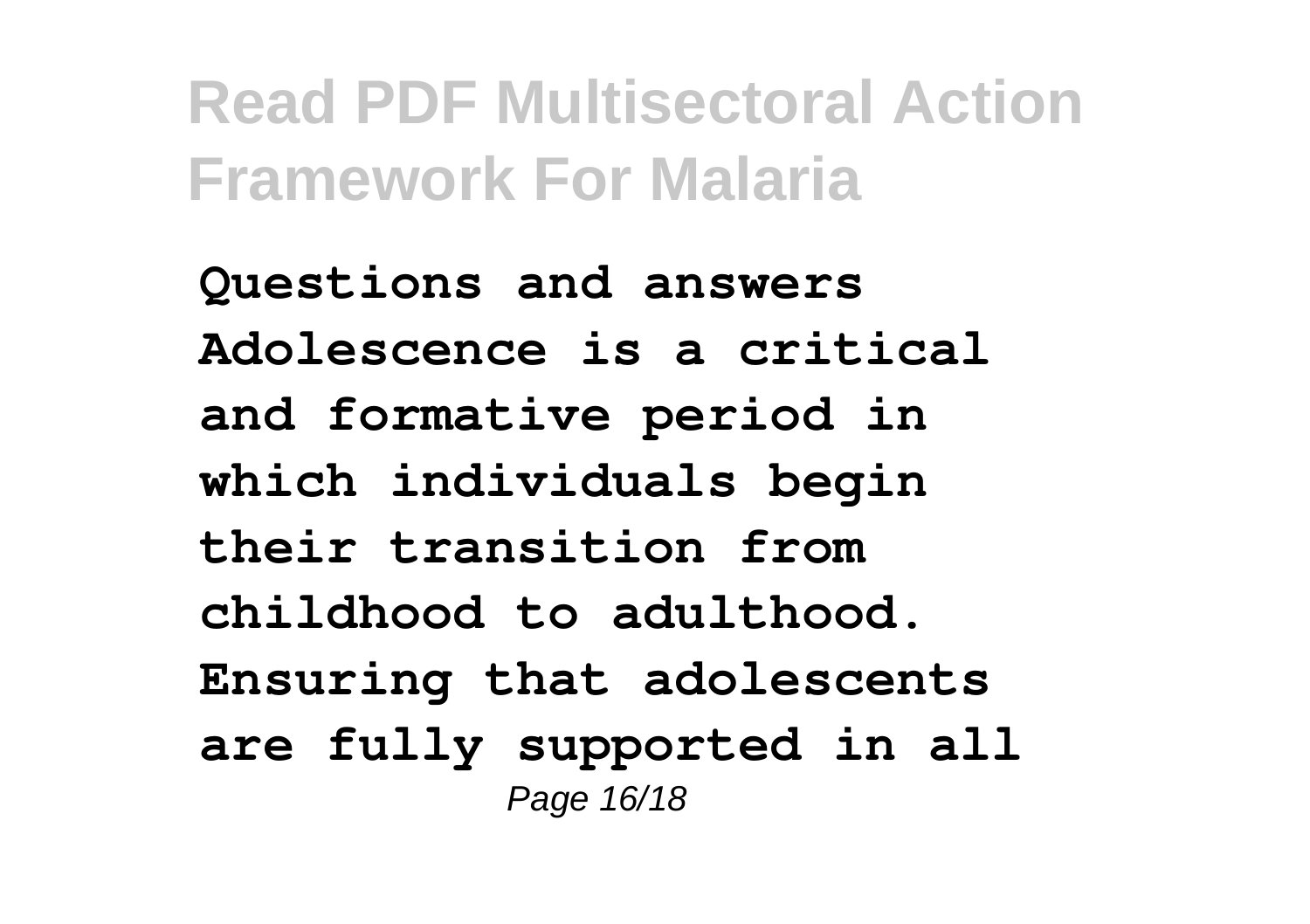**facets of life, including their mental health and wellbeing, is critical for fostering this transition and laying the foundation for healthy and productive adulthoods.**